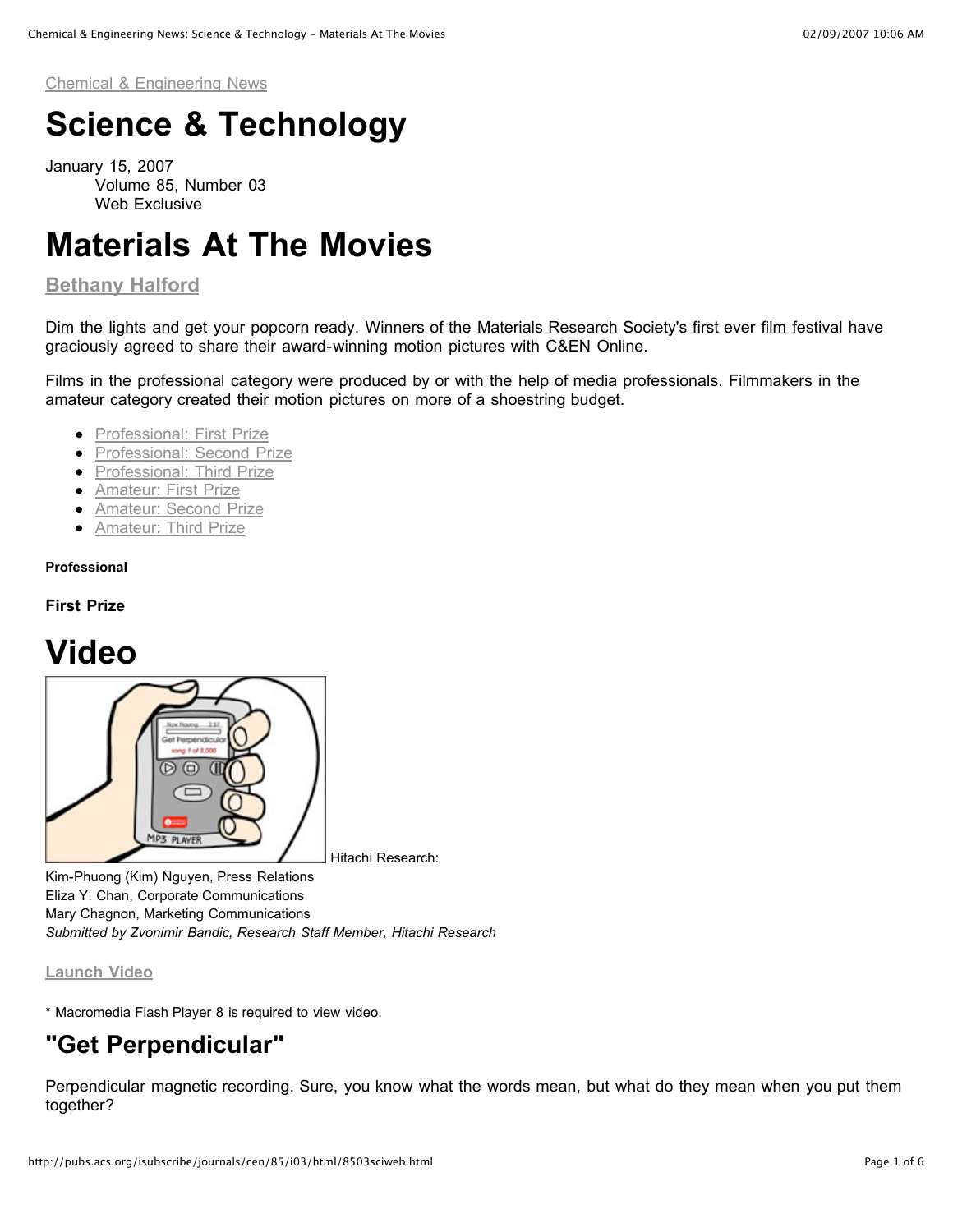Worried that consumers would be clueless about the cutting-edge data storage technology in their Travelstar 5K160 hard drive, Hitachi called on its top-notch marketing team, Kim Nguyen and Mary Chagnon, to tell the world about the wonders of perpendicular recording.

The technology is difficult to explain, Nguyen says, so simply putting out a press release on the concept was unlikely to elicit much enthusiasm from the general public.

Inspired by the popular "Schoolhouse Rock!" educational short films of the 1970s and '80s, she and Chagnon decided to use animated dancing data bits and a catchy tune in lieu of more common corporate communication. In the spring of 2005, they released "Get Perpendicular" by seeding the film with about 10 blogs.

The hits to Hitachi's website shot from 15,000 per day to more than 100,000. "Our Web team called us and said, 'What's going on?' " Chagnon recalls.

"We knew we had achieved success when we heard that our competitors were using the video to explain to their customers what perpendicular recording is," Nguyen tells C&EN.

Top of Page

**Professional**

### **Second Prize**

## **Video**



Adam Smith, Host

Robert C. Dynes, The Scientist Dave Ari, The Nutty Professor John Moores, The Peanut Man Ivan K. Schuller, The Physicist *Submitted by Ivan K. Schuller, Distinguished Professor of Physics, University of California, San Diego*

**Launch Video**

\* Macromedia Flash Player 8 is required to view video.

### **"When Things Get Small"**

Ivan K. Schuller and Rich Wargo created the production company Not Too Serious Labs, hoping to create scientific material for the media that's entertaining enough to keep audiences laughing while they're learning. If the 10-minute version of "When Things Get Small" screened at MRS is any indication, Schuller, a physics professor at the University of California, San Diego, and Wargo, a producer at UCSD-TV, have found their calling.

"I think that there is a large group of people out there who are interested in science but who get turned off by extremely technical movies," Schuller says. But science cinema doesn't have to be that way. With the help of shrinking elephants and stadium-sized peanut bowls, "When Things Get Small" accurately explains intricacies of nanotechnology in just 27 minutes.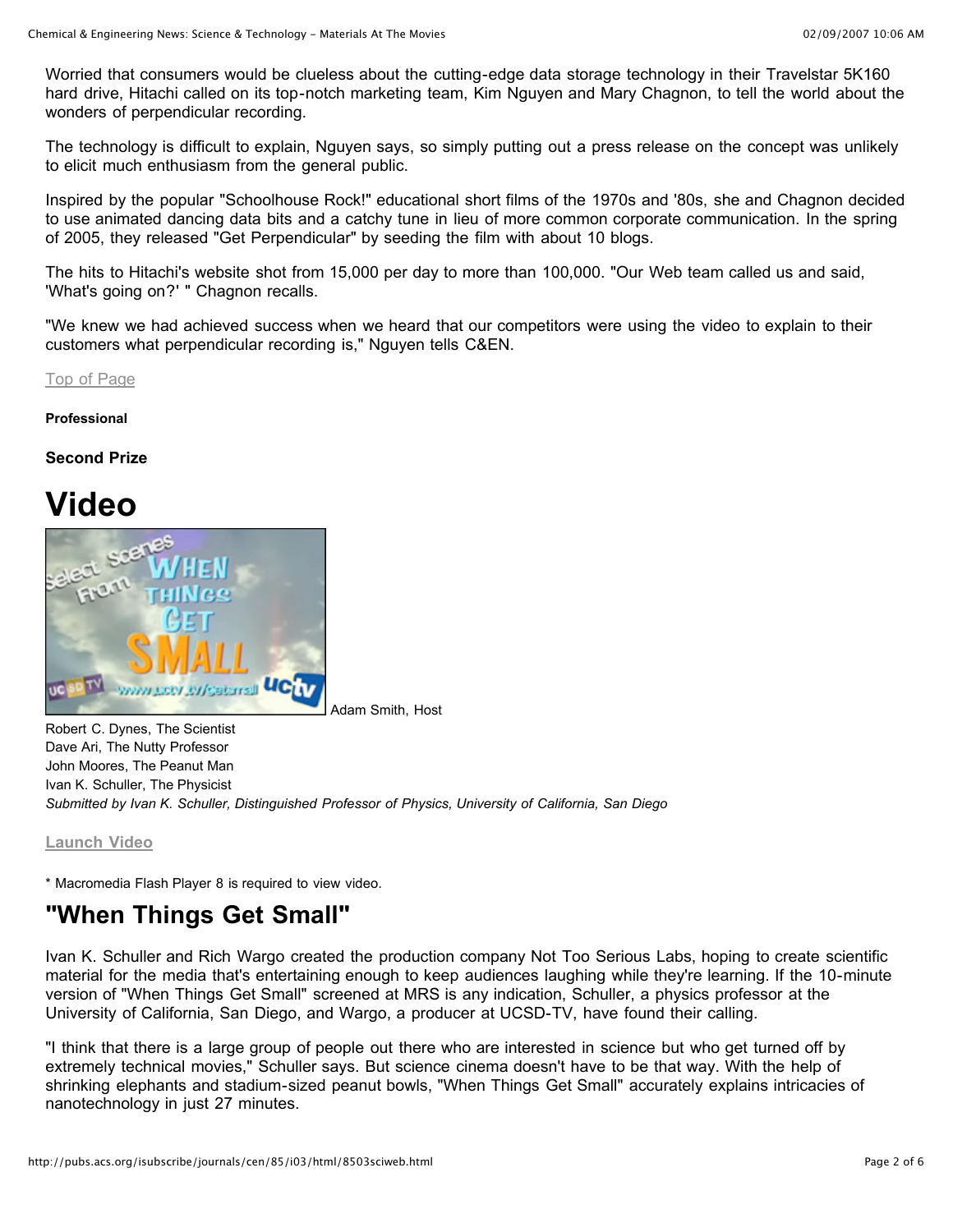The film garnered five wins at the 2006 Emmy Awards for the Pacific Southwest chapter. The Emmys recognize outstanding television. The film has been featured at science museums and film festivals in Chile, Spain, Australia, and India.

When they saw how well "When Things Get Small" was received, Schuller and Wargo wondered if it might be the beginning of something bigger. They'd like to make a whole series along the same lines: "When Things Get Big," "When Things Get Cold," et cetera—if they can drum up the funding.

Top of Page

**Professional**

**Third Prize**

# **Video**



Beckman Institute, University of Illinois:

Benjamin Grosser, Producer Alex Jerez, Director, Modeling, Animation, Compositing Darren Stevenson, Video, Editing, Compositing Janet Sinn-Hanlon, Modeling, Animation John A. Rogers, Research *Submitted by Alex Jerez, Visualization Specialist, Imaging*

**Launch Video**

\* Macromedia Flash Player 8 is required to view video.

### **"Stretchable Silicon"**

Alex Jerez and his coworkers in the Imaging Technology Group at the Beckman Institute, University of Illinois, Urbana-Champaign, made 58 versions of "Stretchable Silicon" before achieving the visual pop and technical accuracy they were after. Such attention to detail becomes evident when a patient's vital signs appear on his surgeon's gloves in one of the film's futuristic scenes.

Scientists and the media are discovering that animation isn't only for video games and blockbuster movies, Jerez says. "Audiences at this point are extremely sophisticated. They're looking for something that grabs their attention and explains what they're looking at."

To achieve this, Jerez, a computer scientist by training, works very closely with scientists on all of his films. "You have to keep a very open channel of communication," he says. "I might not understand what's going on with all the science, but what I do helps deliver the message in a way more people can understand.

"Plus, you get to see so much interesting research," Jerez adds. "That's one of the beautiful things about working here."

Top of Page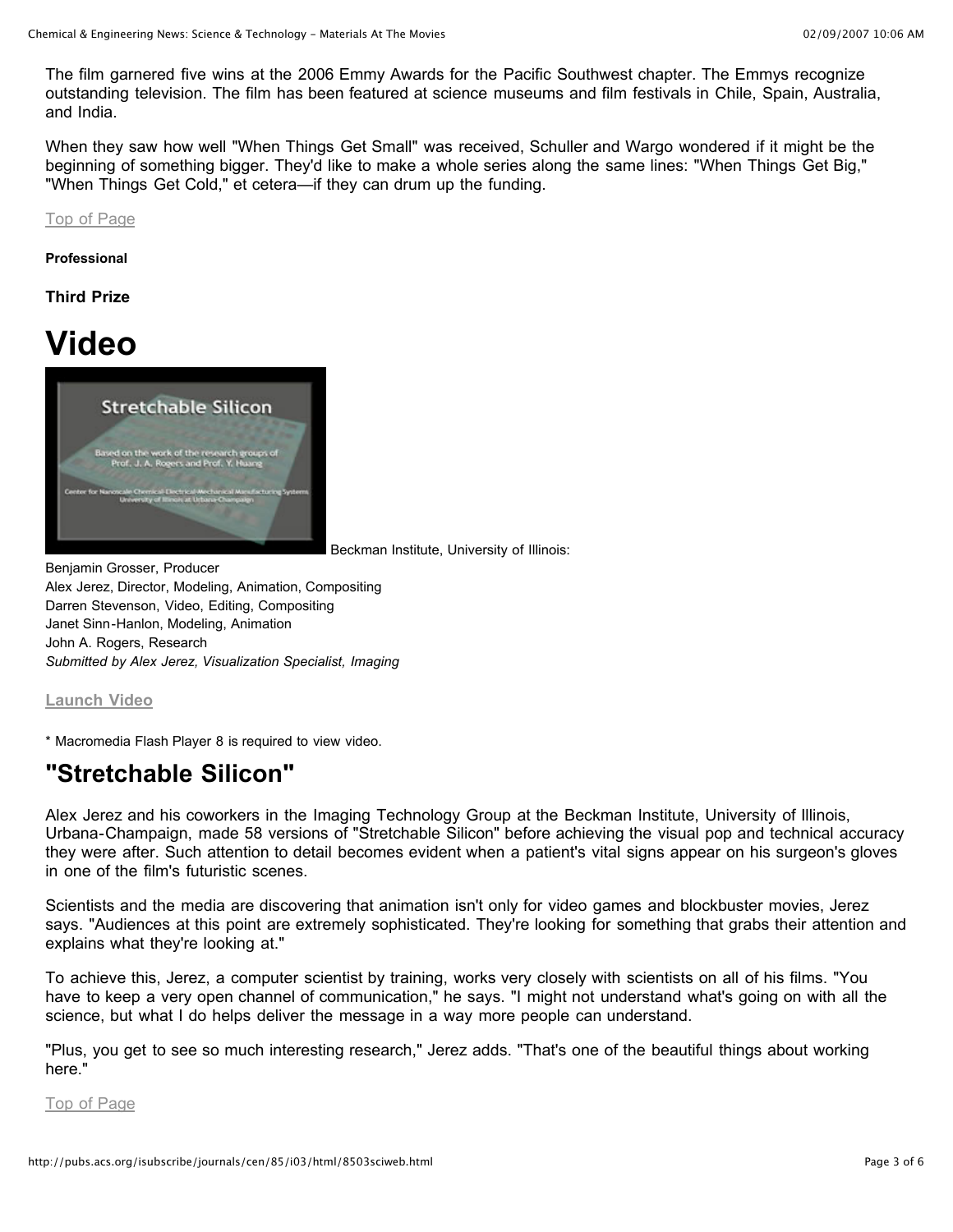#### **Amateur**

**First Prize**

# **Video**



Tokyo Institute of Technology:

Jose Berengueres, Pilot Ken Tadakuma, Camera Shigeki Saito *Submitted by Jose Berengueres, Ph.D. Candidate*

**Launch Video**

\* Macromedia Flash Player 8 is required to view video.

### **"Gecko – On Shape and Function of Gecko Foot-Hair"**

Forget about Spiderman. Today's coolest wall-scaler is Geckoman, who, with the help of his gecko-inspired Mag-Pad climbing system, literally scales Tokyo's walls.

Although MRS conferees may think of Jose Berengueres as Geckoman, the mild-mannered Ph.D. candidate is actually better known as Idea-man by his colleagues at Tokyo Institute of Technology. And it's easy to see why as you watch him use the biomimetic climbing system he invented to clamber up metal walls and poles in his prizewinning film "Gecko—On Shape and Function of Gecko Foot-Hair."

"I like to make video clips," Berengueres says. "In some fields, such as robotics, a movie is a powerful way to explain what one did." It's also a good medium for showing how much fun gecko-inspired climbing can be. The film drew heavy traffic to Berengueres' poster at MRS, where attendees could try out one of the magnetic hand pads.

In case you're curious about getting your own gecko-style superhero setup, there's a patent pending on Mag-Pad, but Berengueres tells C&EN he'd like to see the idea licensed. Right now, Mag-Pads work only for climbing on ferromagnetic structures, but Berengueres is working on a new design for all-surface scaling.

Note: At the MRS meeting, Berengueres screened a version of the film with music from Hayao Miyazaki's 1986 animated film "Castle in the Sky." For copyright reasons, the music has been left out of this version.

Top of Page

**Amateur**

**Second Prize**

# **Video**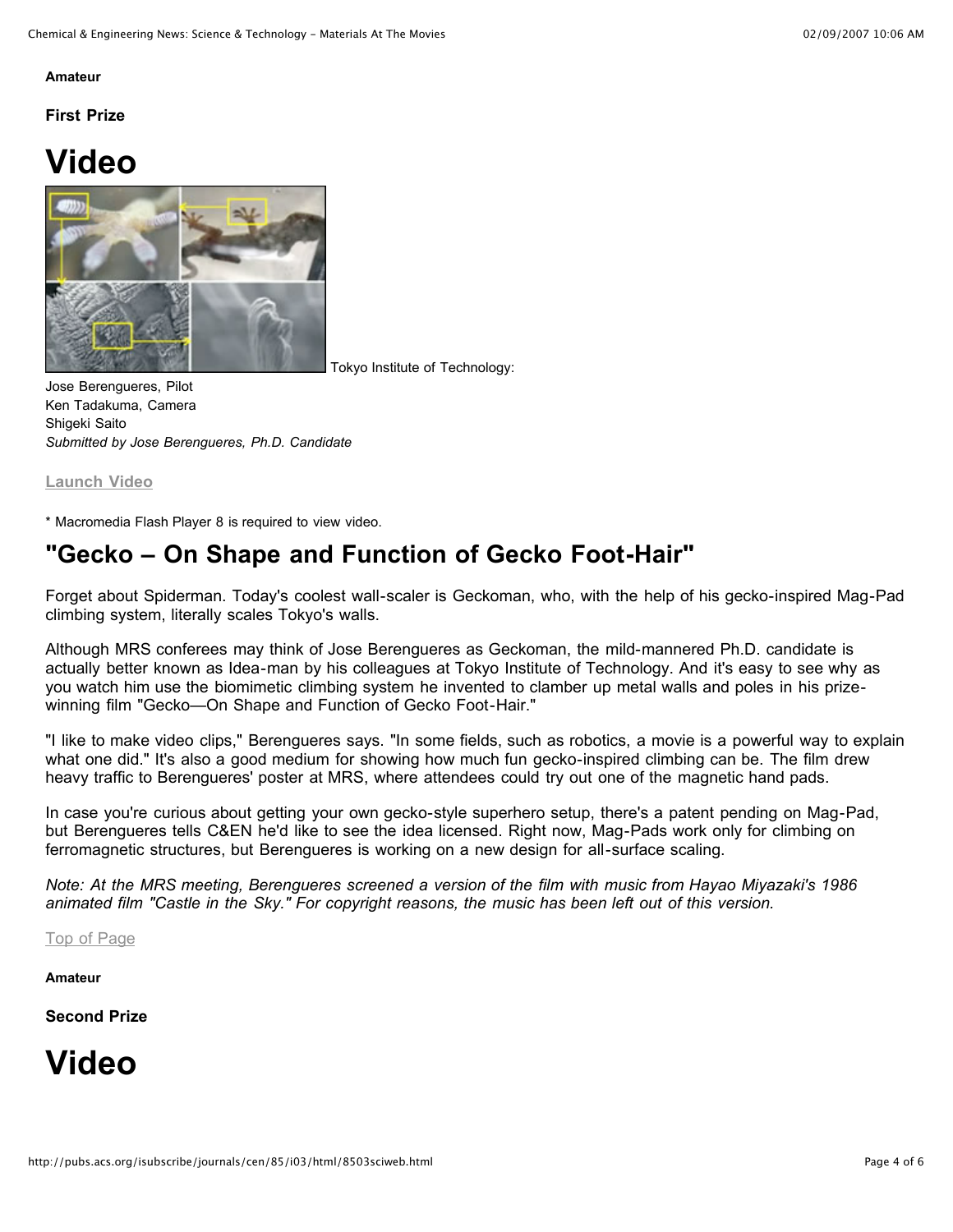

Video not available by request. *Submitted by Adam Walter Feinberg, Postdoctoral Fellow, Harvard University*

### **"Muscular Thin Films: Bio-hybrid Materials for Soft Robotics"**

Because the scientific material in "Muscular Thin Films: Bio-hybrid Materials for Soft Robotics" hasn't been published yet, filmmaker Adam Walter Feinberg, a postdoc at Harvard University, declined to screen the film here.

The film features the titular materials crawling and swimming around, accompanied by Feinberg's velvet-voiced narration and open-source music—a soundtrack that sidesteps copyright problems for amateur filmmakers.

Feinberg, whose only previous filmmaking experience had been with his wedding videos, made the entire movie with the video mode on his lab's point-and-shoot digital camera and some free video-editing software. It's a wonderful testament to how far a little creativity can go toward making scientific cinema in the 21st century. C&EN looks forward to the film's worldwide release

Top of Page

#### **Amateur**

**Third Prize**

# **Video**



University of Illinois, Urbana-Champaign:

Jonathan Hollander, Cowriter, Announcer Sam Winslow, Cowriter, Kenny Chris Wozniak, Iron/Steel Mark Nowakowski, Zirconia Jon Bayers, Captain Wui Siew Tan, Water Ryan Jensen, Teflon *Submitted by Jonathan Hollander, Ph.D. Candidate, University of Cambridge*

#### **Launch Video**

\* Macromedia Flash Player 8 is required to view video.